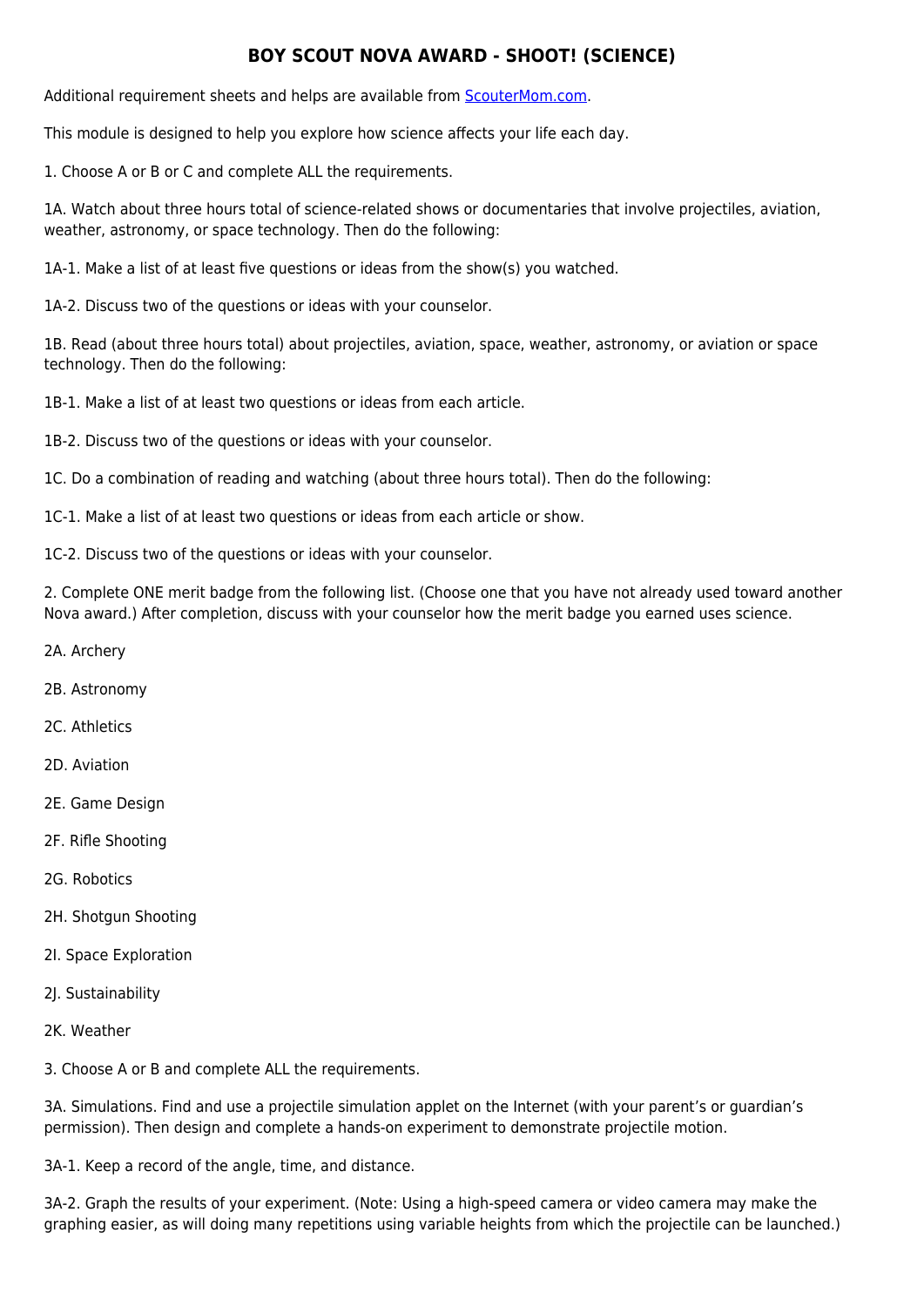3A-3. Discuss with your counselor:

3A-3a. What a projectile is

3A-3b. What projectile motion is

3A-3c. The factors affecting the path of a projectile

3A-3d. The difference between forward velocity and acceleration due to gravity

3B. Discover. Explain to your counselor the difference between escape velocity (not the game), orbital velocity, and terminal velocity. Then answer TWO of the following questions. (With your parent's or guardian's permission, you may explore websites to find this information.)

3B-1. Why are satellites usually launched toward the east, and what is a launch window?

3B-2. What is the average terminal velocity of a skydiver? (What is the fastest you would go if you were to jump out of an airplane?)

3B-3. How fast does a bullet, baseball, airplane, or rocket have to travel in order to escape Earth's gravitational field? (What is Earth's escape velocity?)

4. Choose A or B and complete ALL the requirements.

4A. Visit an observatory or a flight, aviation, or space museum.

4A-1. During your visit, talk to a docent or person in charge about a science topic related to the site.

4A-2. Discuss your visit with your counselor.

4B. Discover the latitude and longitude coordinates of your current position. Then do the following:

4B-1. Find out what time a satellite will pass over your area. (A good resource to find the times for satellite passes is the Heavens Above website at www.heavens-above.com.)

4B-2. Watch the satellite using binoculars. Record the time of your viewing, the weather conditions, how long the satellite was visible, and the path of the satellite. Then discuss your viewing with your counselor.

5. Choose A or B or C and complete ALL the requirements.

5A. Design and build a catapult that will launch a marshmallow a distance of 4 feet. Then do the following:

5A-1. Keep track of your experimental data for every attempt. Include the angle of launch and the distance projected.

5A-2. Make sure you apply the same force every time, perhaps by using a weight to launch the marshmallow. Discuss your design, data, and experiments—both successes and failures - with your counselor.

5B. Design a pitching machine that will lob a softball into the strike zone. Answer the following questions, then discuss your design, data, and experiments - both successes and failures—with your counselor

5B-1. At what angle and velocity will your machine need to eject the softball in order for the ball to travel through the strike zone from the pitcher's mound?

5B-2. How much force will you need to apply in order to power the ball to the plate?

5B-3. If you were to use a power supply for your machine, what power source would you choose and why?

5C. Design and build a marble run or roller coaster that includes an empty space where the marble has to jump from one part of the chute to the other. Do the following, then discuss your design, data, and experiments—both successes and failures—with your counselor.

5C-1. Keep track of your experimental data for every attempt. Include the vertical angle between the two parts of the chute and the horizontal distance between the two parts of the chute.